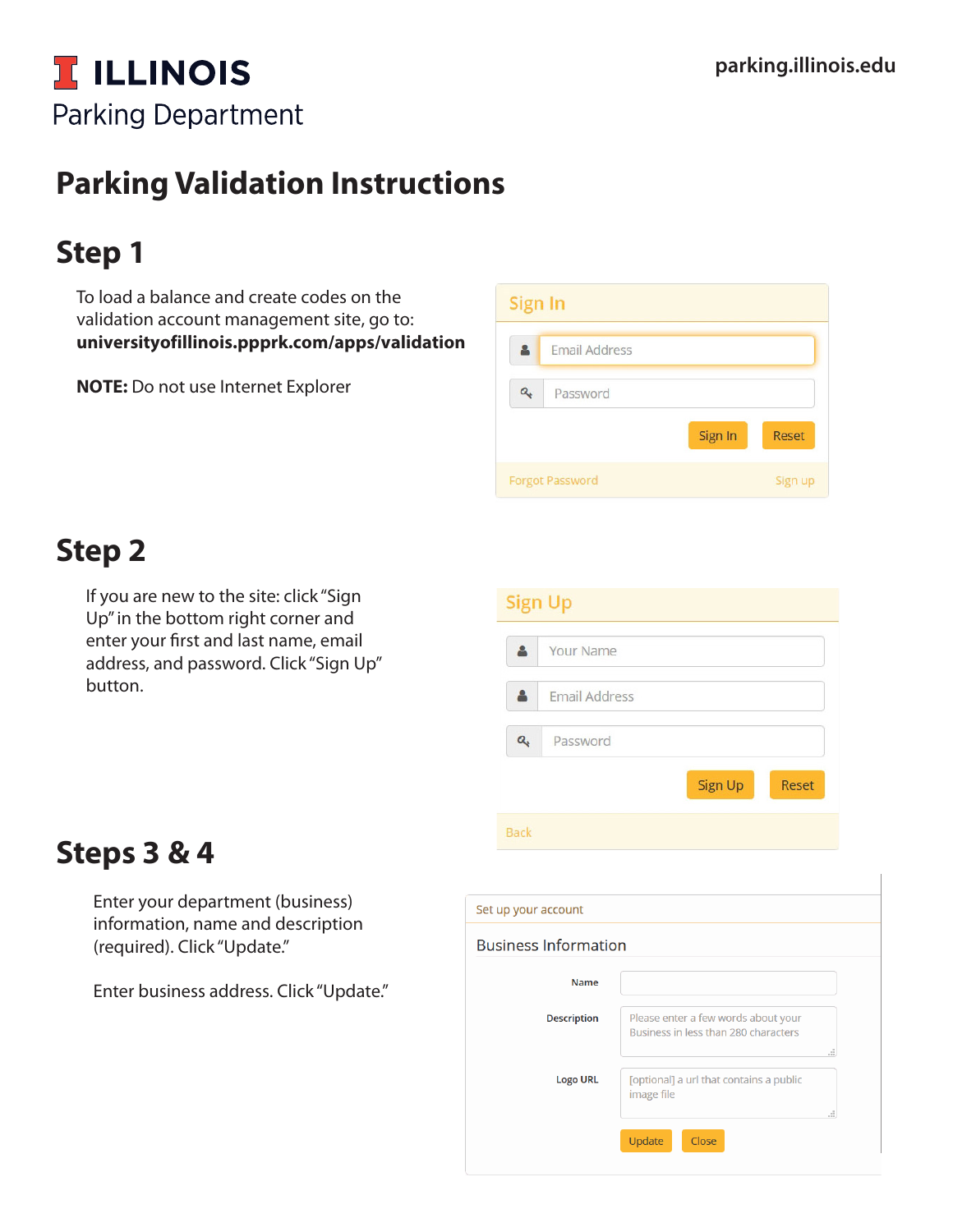# **T. ILLINOIS Parking Department**

# **Parking Validation Instructions Step 5**

Enter credit/debit card information. Click "Save."

**NOTE:** Per OBFS rules, if using a university t-card, the credit/debit card information must be removed once the account is funded and codes are generated. The t-card information can be replaced with a test credit card (4111-1111-1111-1111, TEST, 2021-12).

| Set up your account          |                      |
|------------------------------|----------------------|
| <b>Payment Card Settings</b> |                      |
| <b>Card Number</b>           |                      |
| Name as on Card              |                      |
| <b>Expiry Date</b>           |                      |
|                              | Save<br><b>Reset</b> |
|                              |                      |

## **Step 6**

Fund the validation account by making a minimum purchase of \$50. Enter the desired deposit amount. Click "Ok."

| Set up your account     |                           |
|-------------------------|---------------------------|
| <b>Recharge Account</b> |                           |
| <b>Deposit Amount</b>   | \$<br>50<br>$\checkmark$  |
|                         | <b>Ok</b><br><b>Reset</b> |
|                         |                           |

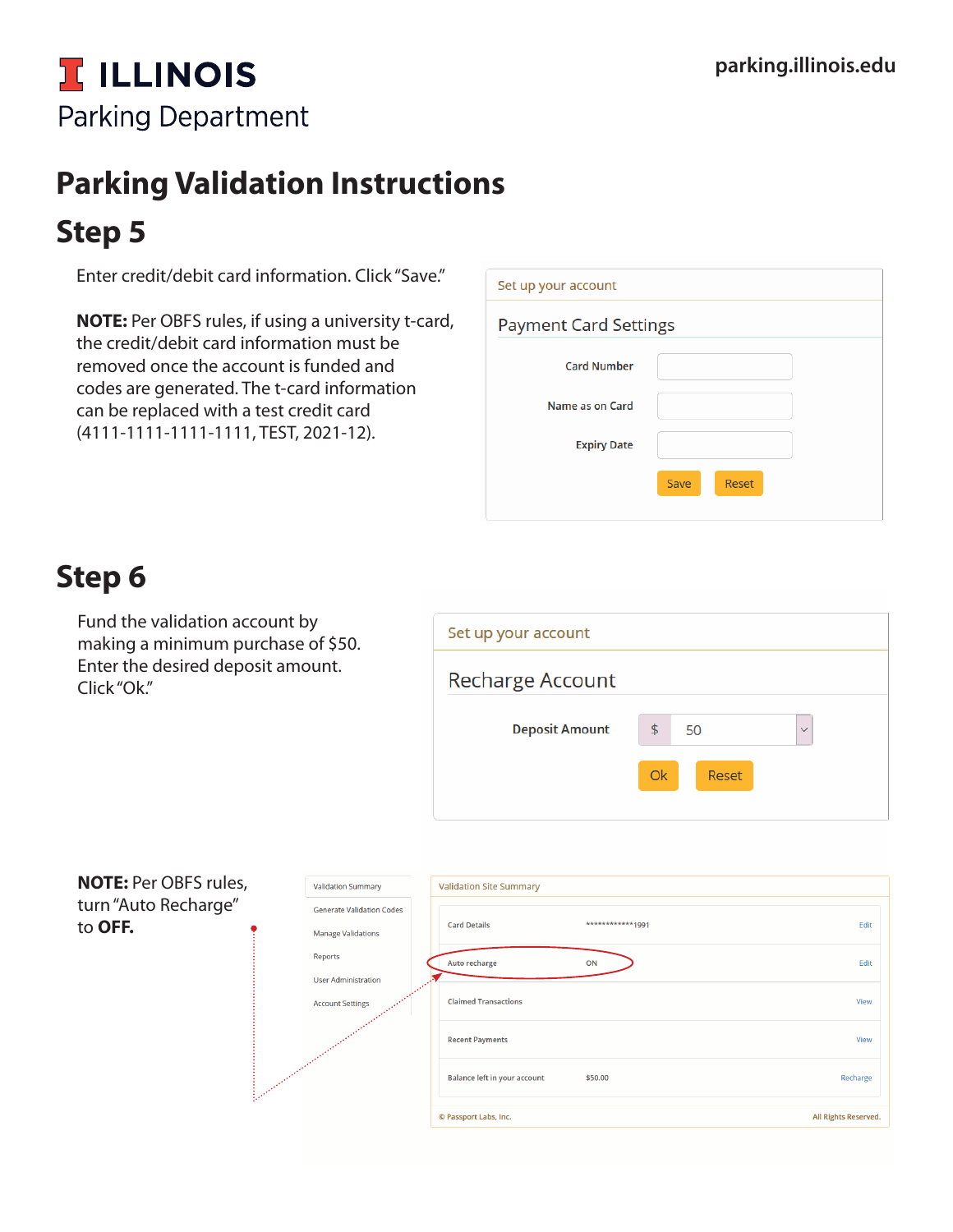## **I ILLINOIS Parking Department**

# **Step 7 Parking Validation Instructions**

Select manage validations. Click on "New Validation."

| <b>Validation Summary</b>        | <b>Validation Management</b> |                       |                      |
|----------------------------------|------------------------------|-----------------------|----------------------|
| <b>Generate Validation Codes</b> |                              | $\sim$                | New Validation+      |
| <b>Manage Validations</b>        | <b>Select Validation</b>     | Nothing selected      |                      |
|                                  |                              | View<br><b>Delete</b> |                      |
| Reports                          |                              |                       |                      |
| <b>User Administration</b>       |                              |                       |                      |
|                                  | © Passport Labs, Inc.        |                       | All Rights Reserved. |
| <b>Account Settings</b>          |                              |                       |                      |

## **Step 8**

Enter validation name (example – meetings), discount amount, expiration (in days), and check boxes as needed.

|                                                                                                                               | $\mathbf{a}_{i_{l_{l_{i}}}}$     |                                                                         |                                                                                                                                                             |                                           |
|-------------------------------------------------------------------------------------------------------------------------------|----------------------------------|-------------------------------------------------------------------------|-------------------------------------------------------------------------------------------------------------------------------------------------------------|-------------------------------------------|
|                                                                                                                               | <b>Validation Summary</b>        | <b>New Validation</b><br>े प्रक                                         |                                                                                                                                                             |                                           |
|                                                                                                                               | <b>Generate Validation Codes</b> | <b>Validation Name</b>                                                  |                                                                                                                                                             |                                           |
|                                                                                                                               | <b>Manage Validations</b>        | <b>Discount Amount</b>                                                  | $\frac{1}{2}$<br>Amount in dollar                                                                                                                           | <b>NOTE: Discount</b>                     |
|                                                                                                                               | Reports                          | Multi Uşe Validation                                                    | $\Box$                                                                                                                                                      |                                           |
|                                                                                                                               | <b>User Administration</b>       |                                                                         | What's this?                                                                                                                                                | amount is the                             |
|                                                                                                                               | <b>Account Settings</b>          | <b>Stackable</b>                                                        | П                                                                                                                                                           | dollar amount                             |
| <b>Communication of the communication of the communication of the communication of the communication of the communication</b> |                                  | <b>Never expires</b><br><b>Expires</b> in<br><b>Advanced Settings +</b> | What's this?<br>$\overline{\smile}$<br>$\mathbf 0$<br><b>Minutes</b><br>Days<br>$\circ$<br>Hours<br>$\overline{0}$<br>What's this?<br><b>Back</b><br>Create | of each code<br>within the<br>validation. |
| <b>NOTE: Do not</b><br>create validations                                                                                     |                                  | © Passport Labs, Inc.                                                   | All Rights Reserved.                                                                                                                                        |                                           |
| that never expire.                                                                                                            |                                  |                                                                         |                                                                                                                                                             |                                           |

When finished, click "Create."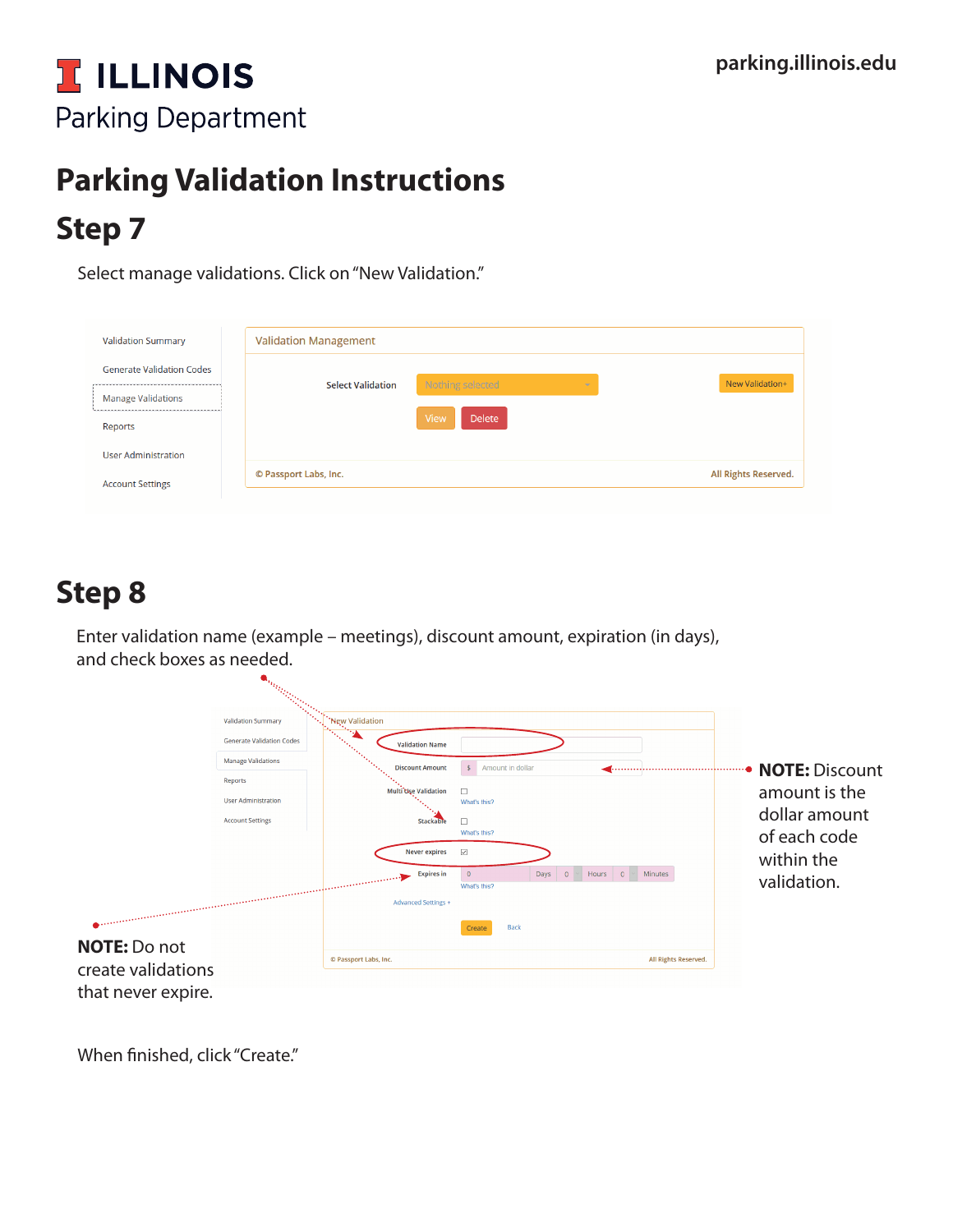

## **Parking Validation Instructions**

### **Steps 9 & 10**

Select generate validation codes. Select validation. Enter number of validations (codes to distribute). Click "Generate Validation Code." A list of validation codes will appear and can be downloaded as a PDF.

| <b>Validation Summary</b>                                                | <b>Validation Management</b><br>New Validation+<br>Nothing selected<br><b>Select Validation</b><br>$\bar{\nabla}$<br>View<br>Delete |                      |                                             |                      |
|--------------------------------------------------------------------------|-------------------------------------------------------------------------------------------------------------------------------------|----------------------|---------------------------------------------|----------------------|
| <b>Generate Validation Codes</b><br><b>Manage Validations</b><br>Reports |                                                                                                                                     |                      |                                             |                      |
| <b>User Administration</b><br><b>Account Settings</b>                    | © Passport Labs, Inc.<br>All Rights Reserved.                                                                                       |                      |                                             |                      |
| <b>Code Generator</b>                                                    |                                                                                                                                     |                      |                                             |                      |
|                                                                          | <b>Select Validation</b>                                                                                                            | <b>Meetings</b>      | $\blacktriangledown$                        |                      |
|                                                                          | <b>Number of Validations</b>                                                                                                        | $\mathbf{1}$         |                                             |                      |
|                                                                          |                                                                                                                                     |                      | Generate Validation Code<br>Download as PDF |                      |
|                                                                          |                                                                                                                                     | S.No                 | <b>Validation Code</b>                      |                      |
|                                                                          |                                                                                                                                     | 1                    | 6X6UESH                                     |                      |
|                                                                          |                                                                                                                                     | <b>Expires Never</b> |                                             |                      |
| © Passport Labs, Inc.                                                    |                                                                                                                                     |                      |                                             | All Rights Reserved. |

## **TEM Expense Report**

- Must be a TEM Power User\* to create this report.
- Use PDF as the receipt.
- Submit as "Arranged Travel."

\*See your Unit Security Coordinator to become a TEM Power User.